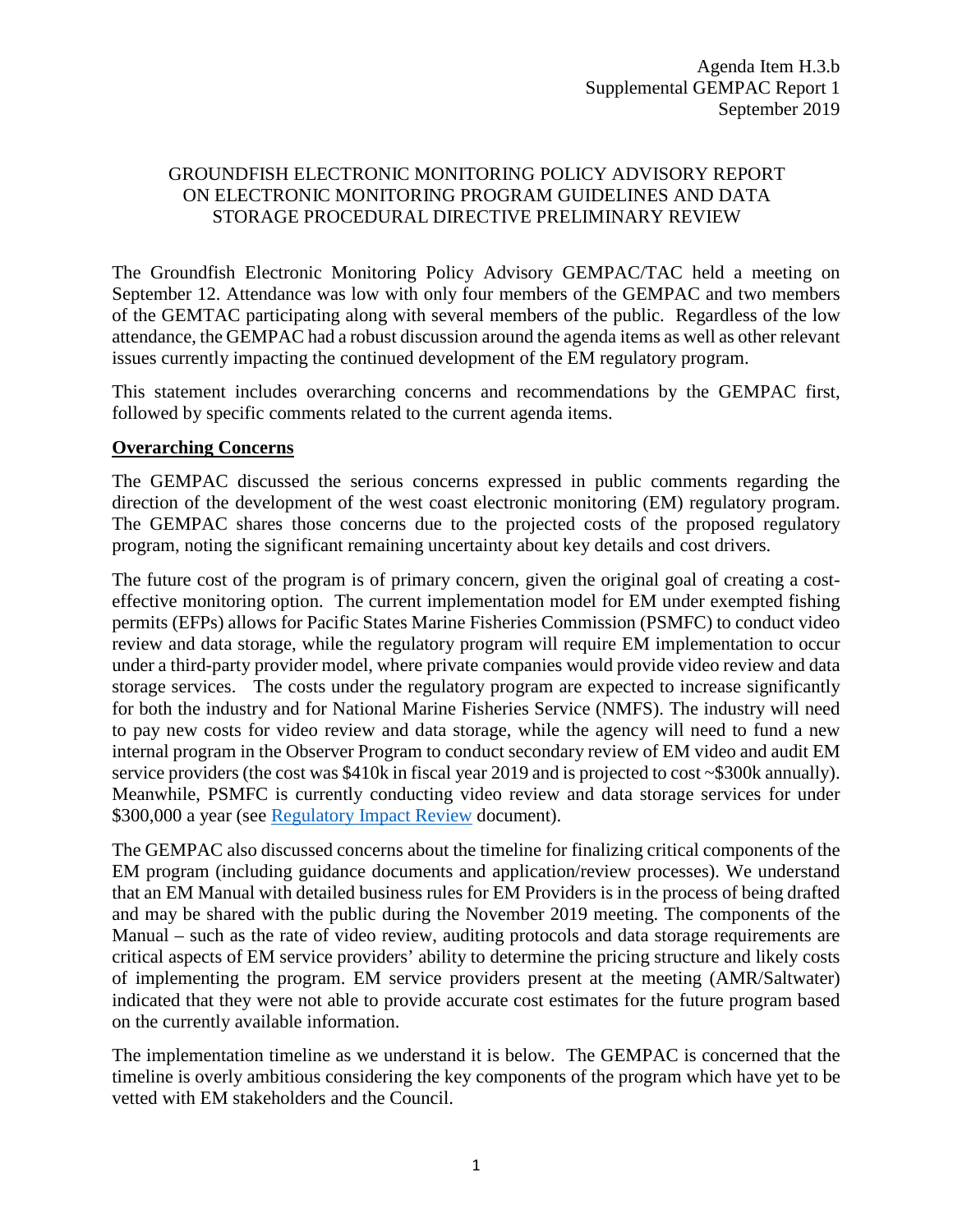| <b>Date</b>       | <b>Task</b>                                                                   |
|-------------------|-------------------------------------------------------------------------------|
| September 2019    | -Council considers extending current EFP through 2020                         |
| October 2019      | -Proposed rule for bottom trawl and non-whiting midwater trawl published      |
| November 2019     | -Final Action on EM Guidelines                                                |
|                   | -First opportunity to review EM Manual                                        |
|                   | -Council consider EFP's to continue through 2021 (in case timeline isn't met  |
|                   | and in order to get into the proper EFP schedule)                             |
| February 2020     | -Final Rule for bottom trawl and non-whiting midwater trawl is published      |
| April 2020        | -First of two meetings to amend the EM regulations for whiting and fixed gear |
|                   | -Council finalizes EM Manual possibly                                         |
| June 1, 2020      | -EM Service Provider applications are due                                     |
| June 2020         | -Second of two meetings to amend the EM regulations for whiting and fixed     |
|                   | gear                                                                          |
| December 31, 2020 | -EFP's currently expire                                                       |
| January 1, 2021   | Rule(s) become effective; start of $3rd$ party system                         |

The GEMPAC is committed to developing a robust EM program which meets the goals and objectives set by the Council, including:

- 1. Reduce total fleet monitoring costs to levels sustainable for the fleet and agency;
- 2. Reduce observer costs for vessels that have a relatively lower total revenue;
- 3. Maintain monitoring capabilities in small ports;
- 4. Increase national net economic value generated by the fishery;
- 5. Decrease incentives for fishing in unsafe conditions;
- 6. Use the technology most suitable and cost effective for any particular function in the monitoring system; and,
- 7. Reduce the physical intrusiveness of the monitoring system by reducing observer presence.<sup>[1](#page-1-0)</sup>

Therefore, the GEMPAC supports the recommendations listed in the supplemental public comment [letter.](https://pfmc.psmfc.org/CommentReview/DownloadFile?p=e3079367-68f0-4ace-94ed-84726a293818.pdf&fileName=H3%20Final%20supplemental%20PFMC%20September.pdf) Specifically, the GEMPAC requests the Council recommend the following to NMFS:

- 1. Delay implementation of the final rule for whiting and fixed gear vessels and delay publishing a rule for bottom trawl and non-whiting midwater trawl until
	- $\triangleright$  The final rule for whiting and fixed gear can be amended to ensure it meets the original goals and objectives of the EM program, including an option to continue allowing NMFS to fund PSMFC to provide video review and data storage services.
- 2. Allow existing programs to continue under Exempted Fishing Permits (EFPs) until such time the following occurs:
	- All National Policy/Procedural Directives related to EM are finalized and published.
	- A "*fully articulated program design*," as described by the April 2017 motion, is made available for Council and stakeholder review, consideration, and approval and is finalized (i.e. guidance docs *and* manual)

<span id="page-1-0"></span> $1$  From Purpose & Need statement in Final EA [\(URL\)](https://www.fisheries.noaa.gov/resource/document/regulatory-amendment-pacific-coast-groundfish-fishery-management-plan-implement)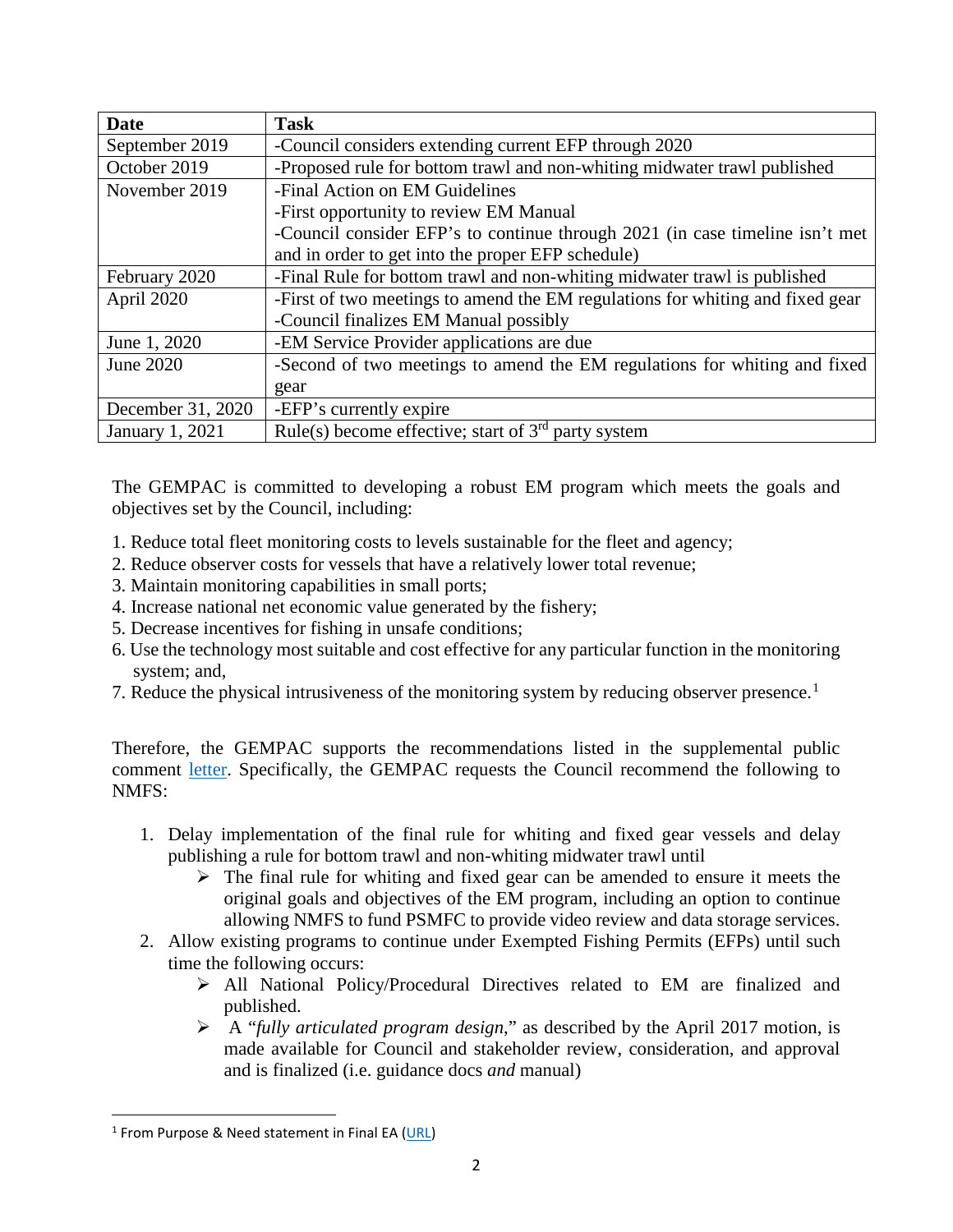Updated cost estimates, based on finalized guidance and manuals, are presented, and clarity is provided regarding inequity issues raised related to the application of cost recovery fees under a Limited Access Privilege Permit (LAPP) to NMFS administrative EM costs.

## **NMFS EM Storage Procedural Directive**

The GEMPAC heard a presentation from Ms. Melissa Hooper, NOAA WCR, regarding the draft national procedural directive on EM storage. The procedural directive requires that primary ('raw' EM) data must be stored for a minimum of 1 year after the fishing season/monitoring period ends, resulting in a total storage time of 2.25 years for the Pacific groundfish program. Under the final rule and the Cost Allocation Directive, industry bears the responsibility of storage costs of these data. The EM Manual is expected to prescribe how the data should be stored and accessed, which could alter the storage costs.

During discussions, the GEMPAC learned that under the EFP program, PSMFC rarely received requests to review video more than a few weeks after it had been reviewed and reported on. The GEMPAC also discussed how NMFS expects to store any EM data that it determines to be a Federal record. Current guidance suggests that any EM video that NMFS reviews during an audit will likely become a Federal record and would be subject to record retention requirements that are yet to be determined but that would incur costs to NMFS. Agency staff noted that these storage costs could be recouped using cost recovery fees under a LAPP like the trawl rationalization program.

The GEMPAC believes that a 2.25-year storage requirement for EM video data, the majority of which is not used after the first few weeks of storage, is excessive cost. As a comparison, in the British Columbia Rockfish hook-and-line EM program, the EM service provider is only required to hold EM data for two weeks following review unless video is requested by managers to be stored longer. Those requests occur approximately 14 percent of the time<sup>[2](#page-2-0)</sup>.

While we note the directive does not provide best practices on data confidentiality, access, or ownership, the Whiting and Fixed Gear Final Rule did make reference to these issues. We note that an EM workshop took place in June to discuss such topics but are unclear as to whether NMFS headquarters will provide more formal documentation, or an additional policy directive in the future, or if the EM Manual will provide language on these topics. Some fishermen perceive this issue as paramount to their reasons for not participating in an EM program, so the GEMPAC believes it is important for NMFS to place emphasis on how they will protect the confidentiality of EM data in at least the same way as observer data.

## **NMFS EM Implementation Guidance**

The GEMPAC reviewed the EM Program Guidelines with NMFS staff, and provided several suggestions to clarify language and guidance. The GEMPAC understands these guidelines are intended to be a 'living document' that can be revised over time. As such, the GEMPAC recommends that the guidelines be pared down to only the most critical information for the start of the program. The GEMPAC noted some confusion around what aspects of the guidelines

<span id="page-2-0"></span><sup>&</sup>lt;sup>2</sup> Estimate provided by Mike Orcutt, Archipelago Marine Research, LTD